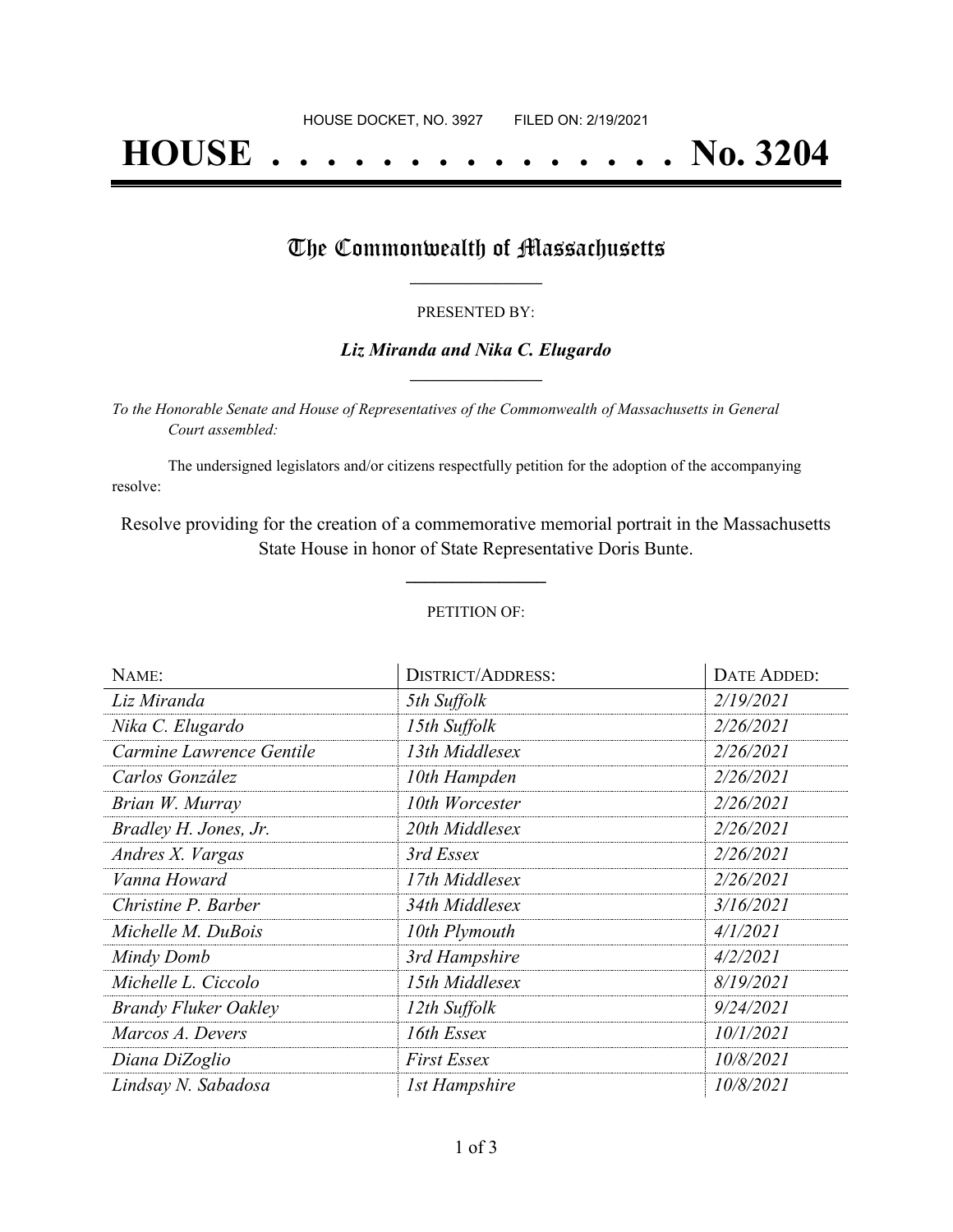| Patricia A. Duffy          | 5th Hampden                       | 10/8/2021  |
|----------------------------|-----------------------------------|------------|
| Lori A. Ehrlich            | 8th Essex                         | 10/8/2021  |
| Joanne M. Comerford        | Hampshire, Franklin and Worcester | 10/8/2021  |
| Ruth B. Balser             | 12th Middlesex                    | 10/8/2021  |
| Christina A. Minicucci     | 14th Essex                        | 10/8/2021  |
| Tram T. Nguyen             | 18th Essex                        | 10/8/2021  |
| Hannah Kane                | 11th Worcester                    | 10/8/2021  |
| Chynah Tyler               | 7th Suffolk                       | 10/8/2021  |
| Kimberly N. Ferguson       | 1st Worcester                     | 10/8/2021  |
| Linda Dean Campbell        | 15th Essex                        | 10/8/2021  |
| Kathleen R. LaNatra        | 12th Plymouth                     | 10/8/2021  |
| Tricia Farley-Bouvier      | 3rd Berkshire                     | 10/8/2021  |
| Natalie M. Higgins         | 4th Worcester                     | 10/8/2021  |
| Joan Meschino              | 3rd Plymouth                      | 10/8/2021  |
| Sonia Chang-Diaz           | Second Suffolk                    | 10/8/2021  |
| Elizabeth A. Malia         | 11th Suffolk                      | 10/8/2021  |
| Kay Khan                   | 11th Middlesex                    | 10/8/2021  |
| Natalie M. Blais           | <b>1st Franklin</b>               | 10/10/2021 |
| Jessica Ann Giannino       | 16th Suffolk                      | 10/10/2021 |
| Patricia A. Haddad         | 5th Bristol                       | 10/12/2021 |
| Kate Lipper-Garabedian     | 32nd Middlesex                    | 10/12/2021 |
| <b>Alice Hanlon Peisch</b> | 14th Norfolk                      | 10/12/2021 |
| Marjorie C. Decker         | 25th Middlesex                    | 10/12/2021 |
| Susan Williams Gifford     | 2nd Plymouth                      | 10/12/2021 |
| Carole A. Fiola            | 6th Bristol                       | 10/13/2021 |
| Carolyn C. Dykema          | 8th Middlesex                     | 10/13/2021 |
| Tami L. Gouveia            | 14th Middlesex                    | 10/13/2021 |
| Susan L. Moran             | Plymouth and Barnstable           | 10/13/2021 |
| Kate Hogan                 | 3rd Middlesex                     | 10/14/2021 |
| Mike Connolly              | 26th Middlesex                    | 11/8/2021  |
| Jon Santiago               | 9th Suffolk                       | 11/8/2021  |
| Steven C. Owens            | 29th Middlesex                    | 11/8/2021  |
| Brian M. Ashe              | 2nd Hampden                       | 11/8/2021  |
| Jay D. Livingstone         | 8th Suffolk                       | 11/8/2021  |
| Tackey Chan                | 2nd Norfolk                       | 11/8/2021  |
| Steven Ultrino             | 33rd Middlesex                    | 11/8/2021  |
| Kevin G. Honan             | 17th Suffolk                      | 11/8/2021  |
| Mathew J. Muratore         | <b>1st Plymouth</b>               | 11/8/2021  |
| William M. Straus          | 10th Bristol                      | 11/8/2021  |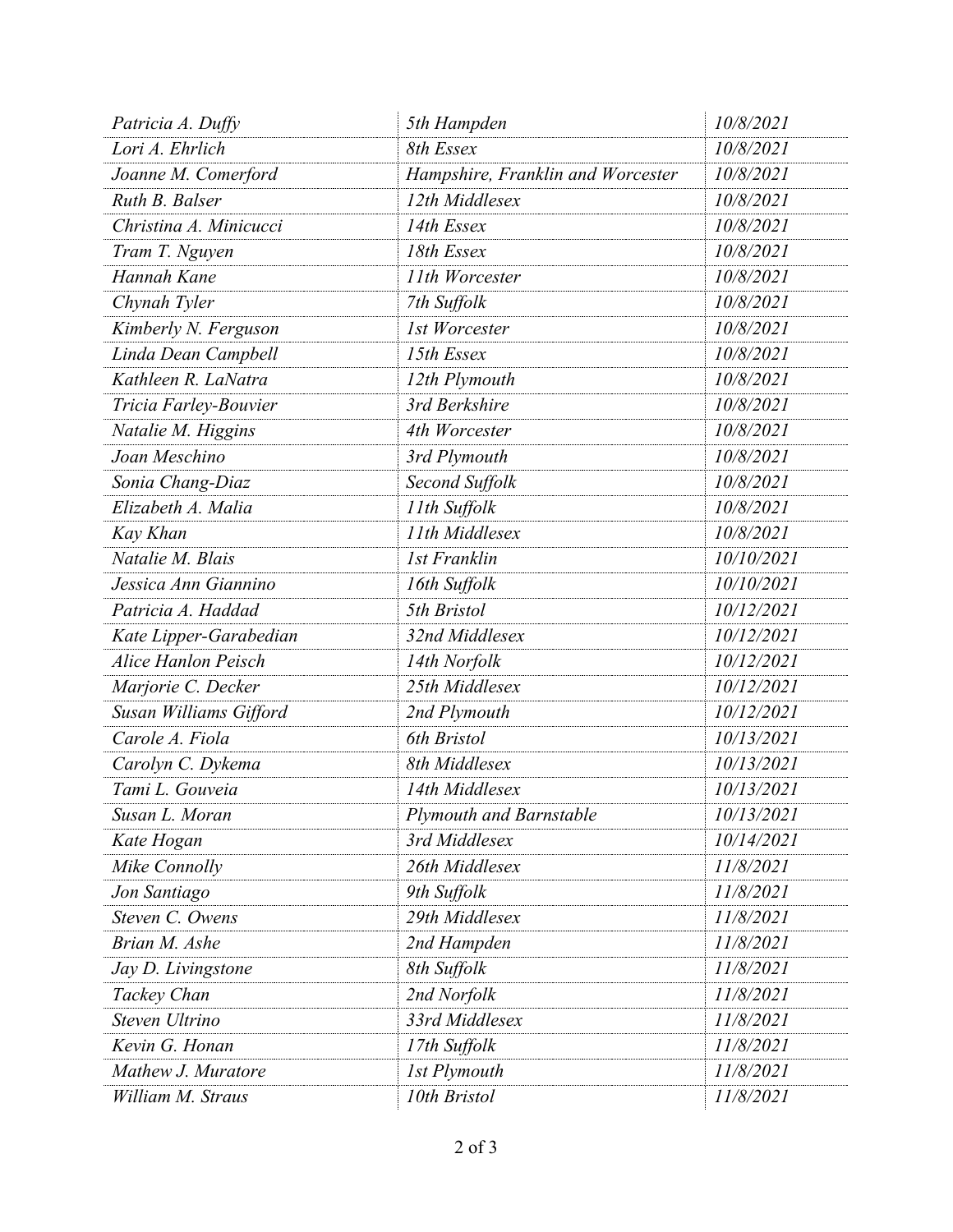| Claire D. Cronin  | 11th Plymouth                  | 11/9/2021  |
|-------------------|--------------------------------|------------|
| Michael J. Soter  | 8th Worcester                  | 11/10/2021 |
| John Barrett, III | 1st Berkshire                  | 11/10/2021 |
| Paul McMurtry     | 11th Norfolk                   | 11/15/2021 |
| Daniel J. Ryan    | 2nd Suffolk                    | 11/16/2021 |
| Rebecca L. Rausch | Norfolk, Bristol and Middlesex | 11/23/2021 |